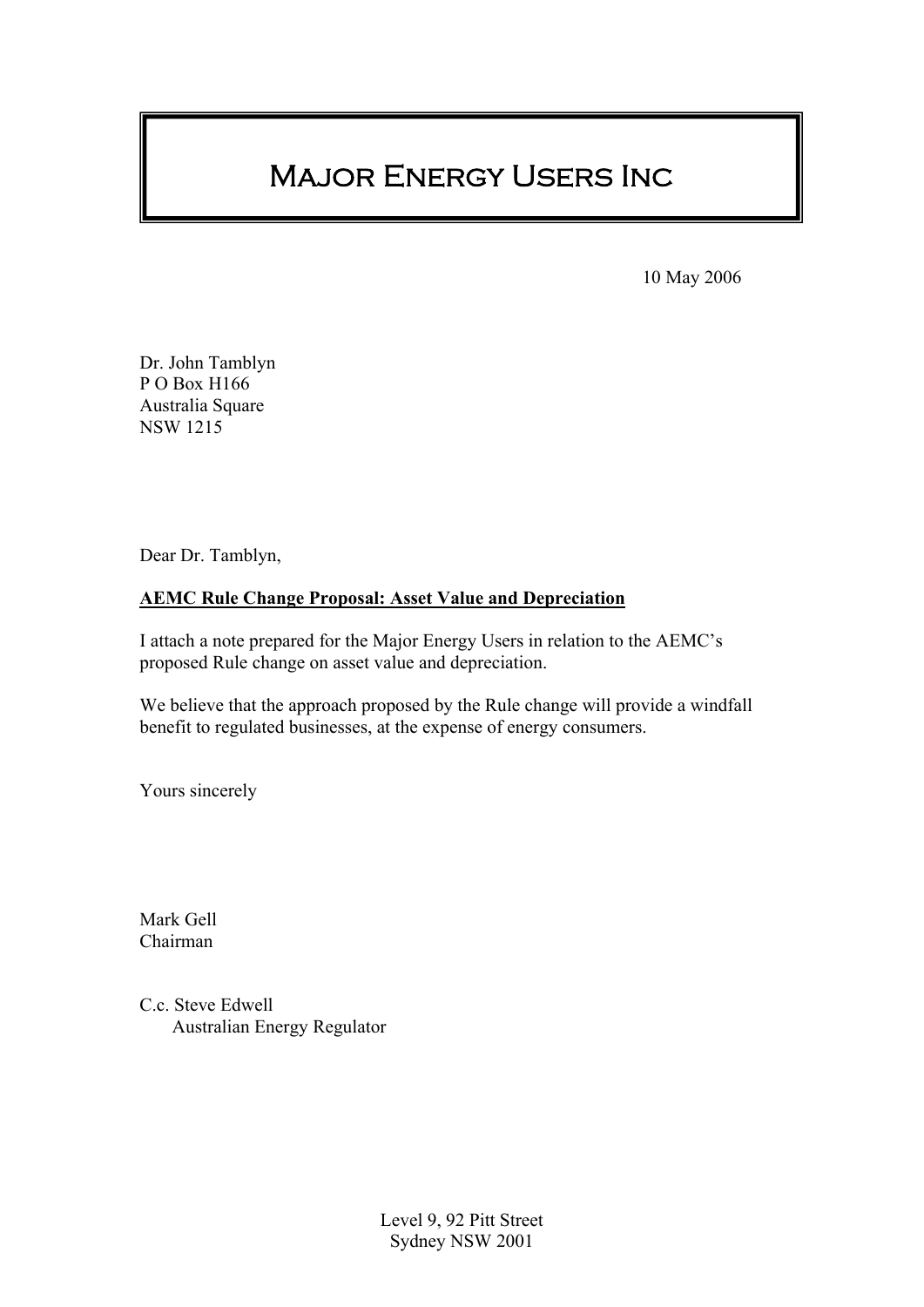$\overline{a}$ 

### **Regulatory asset values, depreciation and performance**

#### **The Roll forward anomaly**

Over time the assets used in providing the service are determined to be no longer appropriate for use and the regulator permits the asset to be replaced. In its decision the regulator sets a period for the economic life of the different assets and at the end of this period the asset is deemed to be no longer "used and useful" and is to be replaced by a new asset performing the same service. To accomplish this, capex is granted in the regulatory decision for this to occur. At the same time the asset base is increased by the cost of the capex needed for the replacement and the old asset is assumed to be removed.

Current regulatory practice is that the regulated asset base is valued at its replacement cost, depreciated towards its economic life and this amount is automatically rolled forward. This is referred to as the depreciated optimized replacement cost (DORC) method of valuation but the regulatory approach is that the asset is seldom if ever optimized (following practice used by a number of jurisdictional regulators to reduce regulatory risk for the businesses) and so in reality the approach is more appropriately designated the depreciated replacement cost  $(DRC)^1$  $(DRC)^1$  method of valuation.

This process is different to those used by most competitive businesses in that normally the actual cost of an investment is depreciated over time so that at the end of the economic life of the asset, the book value for the asset is zero. This is referred to as the depreciated actual cost (DAC) method for asset valuation

In the following graph it has been assumed that there has been an investment of \$1000 in 1969. This amount has been adjusted annually using the CPI over the past 40 years as published by the Reserve Bank of Australia with the final years (that for the next regulatory period have been extrapolated assuming a CPI for these years of 2.75%, just as a regulator would do. The asset is assumed to have an economic life of 40 years, (this is the average of all assets in a portfolio) although some regulated assets are allocated longer lives than this. All depreciation is assumed to be linear, just as in regulatory decisions.

<span id="page-1-0"></span> $1$  The current review of the electricity Rules by AEMC actually codifies this approach by excluding the ex post optimizing of an asset due to regulatory risk concerns.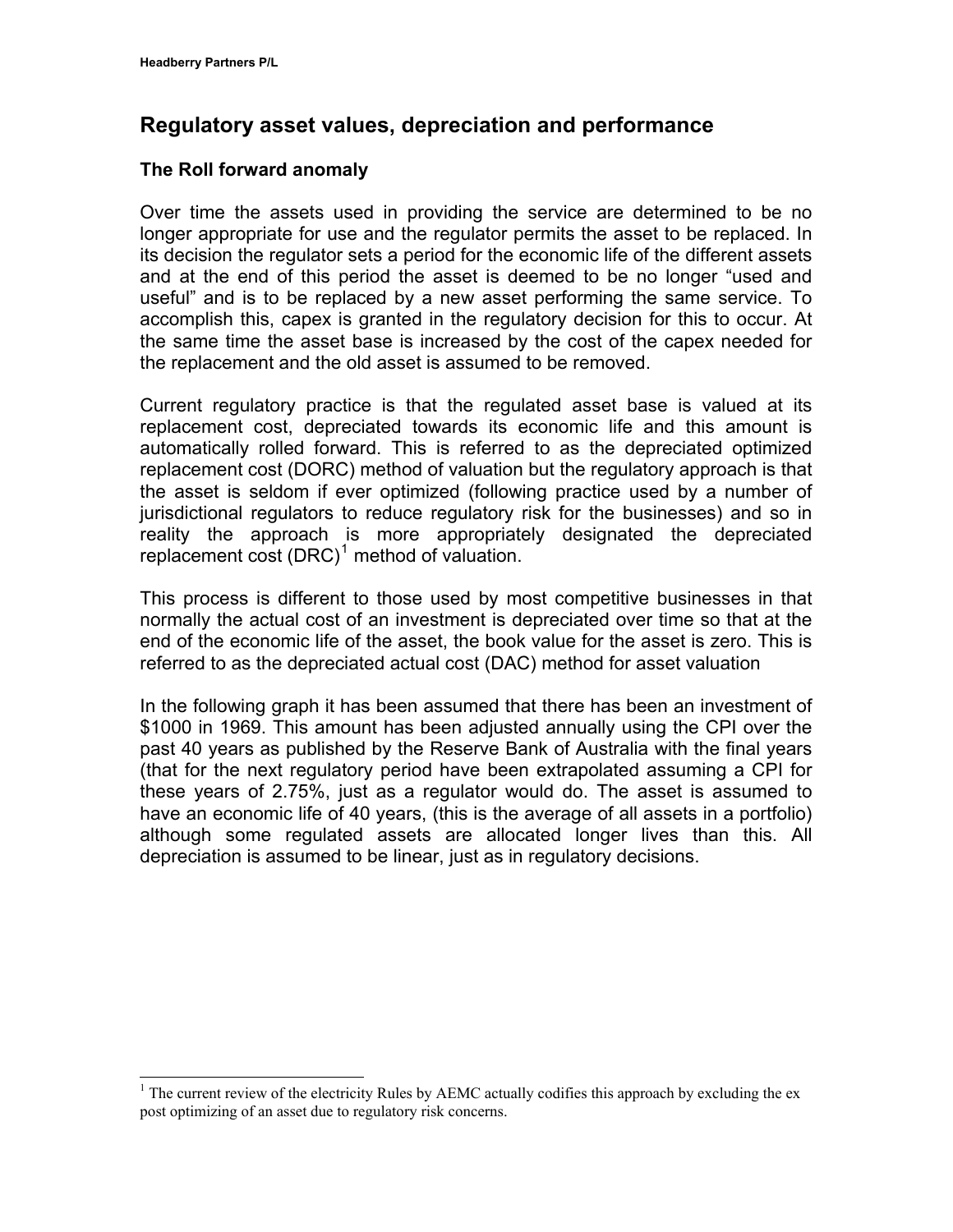

It would be expected that after 40 years, the asset has to be replaced as it is no longer useful and therefore has no value. (ie the green line would apply). The pink line is the depreciated DORC value and shows that after the asset has to be replaced there is a residual value for the asset due for replacement of \$3,566. (ie, even after the asset is replaced there remains a value in asset register of \$3,566 for an asset which has been removed and replaced). At the time of the replacement the new asset is installed using capex of \$9,816 (the initial value of \$1000 escalated for the 40 years.

This shows two extreme anomalies.

- The new asset is replaced and has to be effectively included in the asset register at \$9816 (its cost of replacement) + \$3566 (the residual on the asset register for the removed asset. This means that the new asset has to be included in the asset register at \$13,382 ie a premium of 35%.
- Consumers have paid a total of \$2774 over 40 years to depreciate an asset initially valued at \$1000. ie a premium of 277% and yet the asset remains on the register at a larger value than the amount it was first purchased at even though it is no longer in existence.

This issue goes further.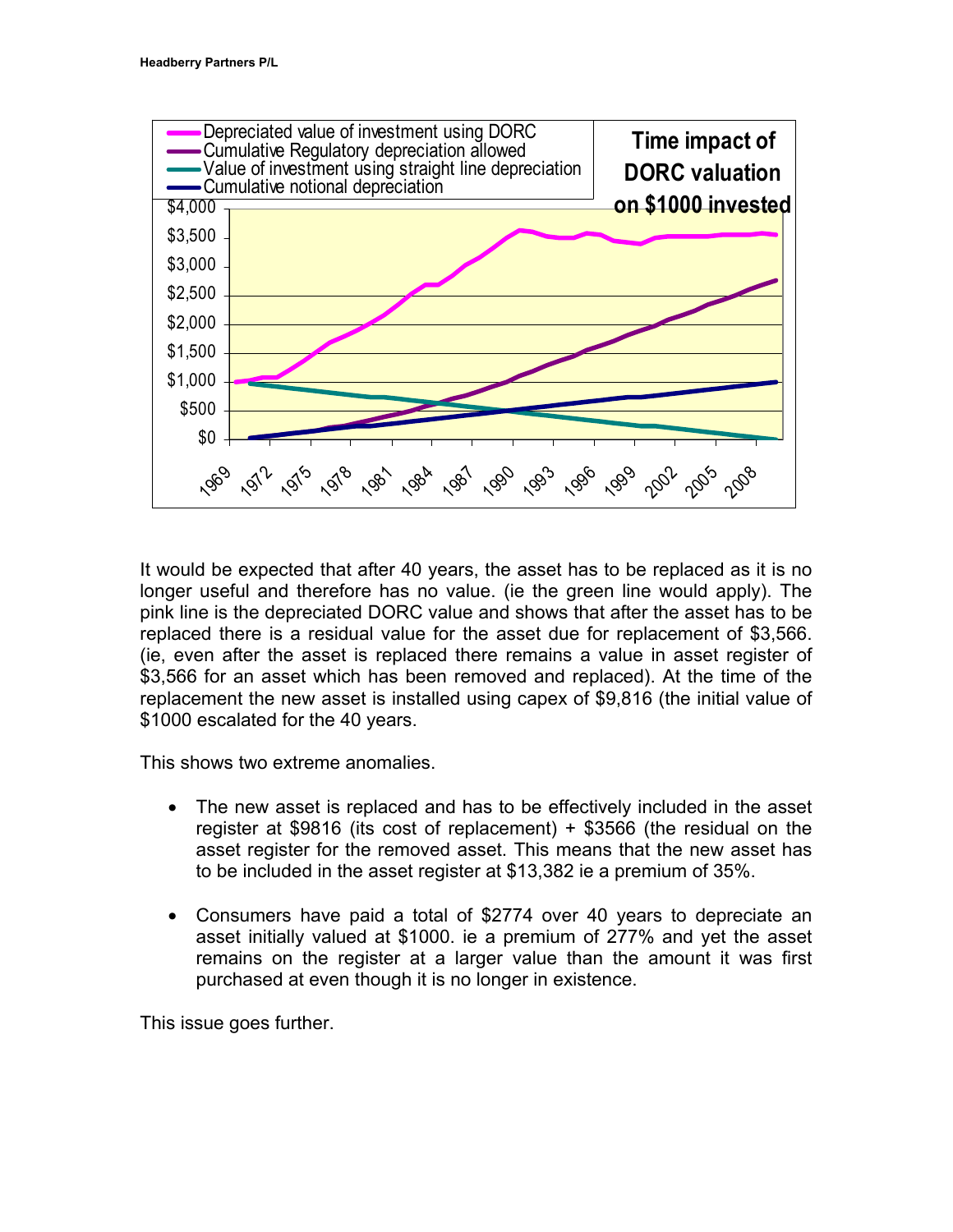Assuming the annual real WACC payable under the regulatory decision is the 10 year bond rate plus  $3.5\%$ <sup>[2](#page-3-0)</sup> less CPI, and using actual bond rates for the last 36 years and extrapolated the last four years at 5.30% (again as would a regulator do), it means that over the 40 year period consumers would have paid:-

- \$8,264 for the use of the \$1000 asset over the 40 years.
- Total payments of \$11,038 over 40 years including return on investment and regulatory depreciation for the \$1000 investment made.

#### **This total payment is equivalent to the amount paid on a loan of \$1000 over 40 years at a fixed 27.5% interest rate.**

Even if the current bond rate (5.28%) and CPI (2.75%) were constant at present values for the entire 40 years, the implied real interest rate is still some 40% greater than the regulatory real interest rate of 6%, and the residual value of the "fully depreciated" and "useless" asset would be \$1036, increasing the asset register value for the replacement asset by 43% above the replacement value.

What is now apparent is that the depreciation a regulated business is able to provide for in its chart of accounts is not real as the regulatory approach allows the regulated business to effectively retain the value of the depreciation within its regulated asset base, and depending on the inflationary trends to accrue even greater amounts of depreciation within the RAB.

As depreciation is a "non-cash" item in the profit and loss statement, the regulated business is therefore able to utilize its accounting depreciation allowance as a means of providing for its dividend payout without suffering any future consequences.

#### **Conclusions**

Consumers have been concerned that the Utilities sector (comprising almost entirely of regulated businesses have been seen to excessively outperform the market benchmark of the ASX 200 $^3$  $^3$ .

There is no doubt that the approach used to carryout the regulatory valuation and depreciation of the regulated assets provides a windfall benefit to regulated businesses and provides the evidence as to why the Utilities sector has so clearly out performed the market average. It also explains why regulated businesses are able successfully trade with a balance sheet and P&L which might otherwise suggest that trading was close to financial limits.

 $\frac{2}{3}$  This is the average of the mark up mark up used by ESCoSA in the Envestra DD  $\frac{3}{3}$  See apparently 1

<span id="page-3-1"></span><span id="page-3-0"></span> $3$  See appendix 1.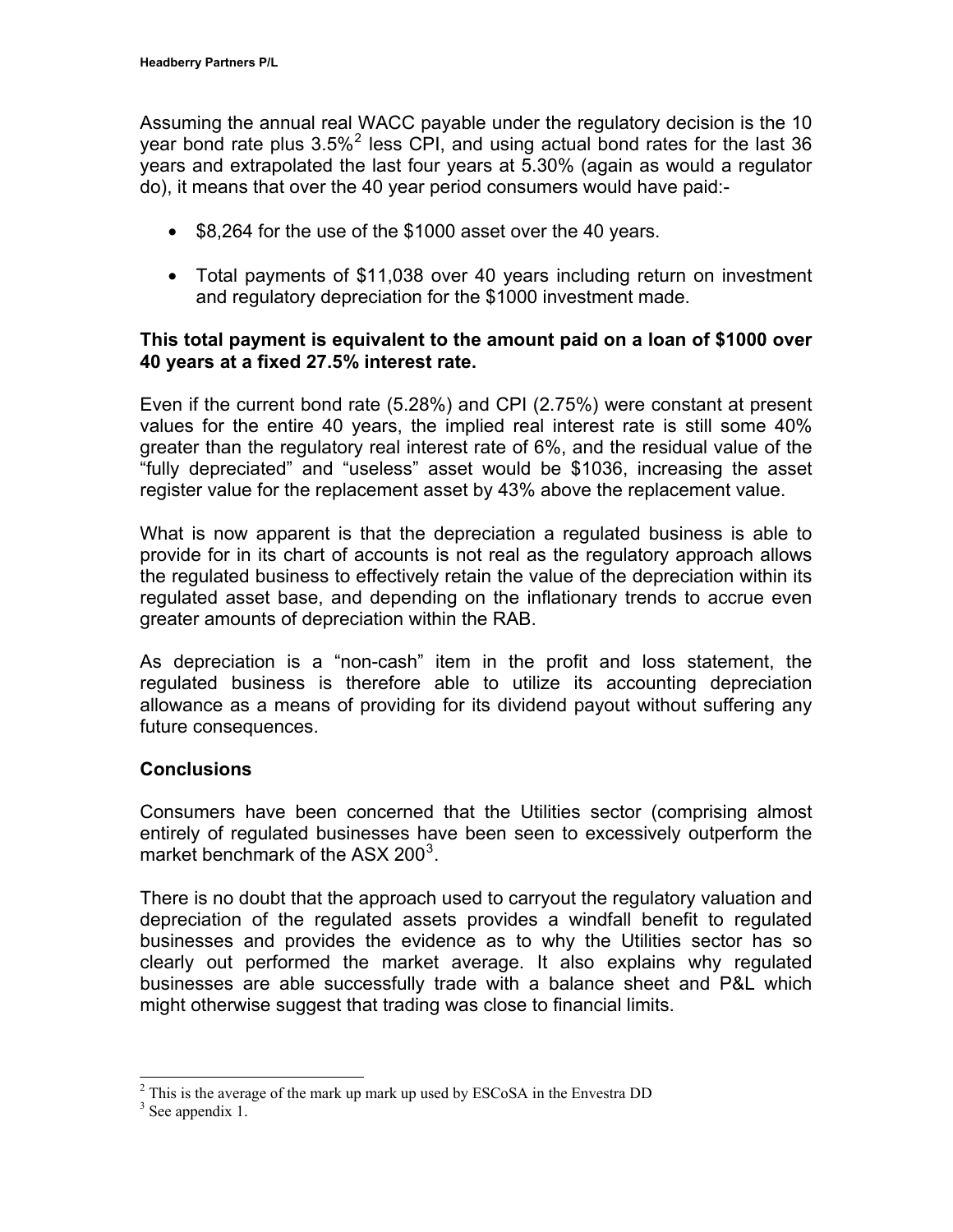#### **Appendix1**

#### **The Performance of the Utilities sector**

The following graph shows the Utilities sector share performance over the past five years compared to the share average as defined by the ASX 200.



**Source: Commonwealth Securities** 

The ASX 200 has been recognized to be particularly buoyant in the past 2-3 years as a direct result of the "China resources" boom. This should not have impacted on the Utilities index yet despite the China resources boom impacting the ASX 200 companies but not the Utilities sector, the Utilities index has significantly outperformed the market average overall, but particularly even during the China boom period. This shows that the companies within the Utilities index are seen as extremely profitable businesses, compared to risk.

A review of the companies comprising the index shows that DUET, Hastings, Alinta, AGL, APT, Envestra, GasNet, SPI AusNet, Spark Infrastructure are all in the index and between them, they comprise over 90% of the index capitalization – supporting the following assessment.

Analyzing the figures provided by Commonwealth Securities (CommSec) shows that the ASX 200 demonstrates that market risk premium (MRP) for the sector for the past five years is 6.05%, about the long term average, rising from an MRP of between 3-4% observed for the past 30 years. This would be expected as the ASX 200 has been recognized to have been heavily influenced by the China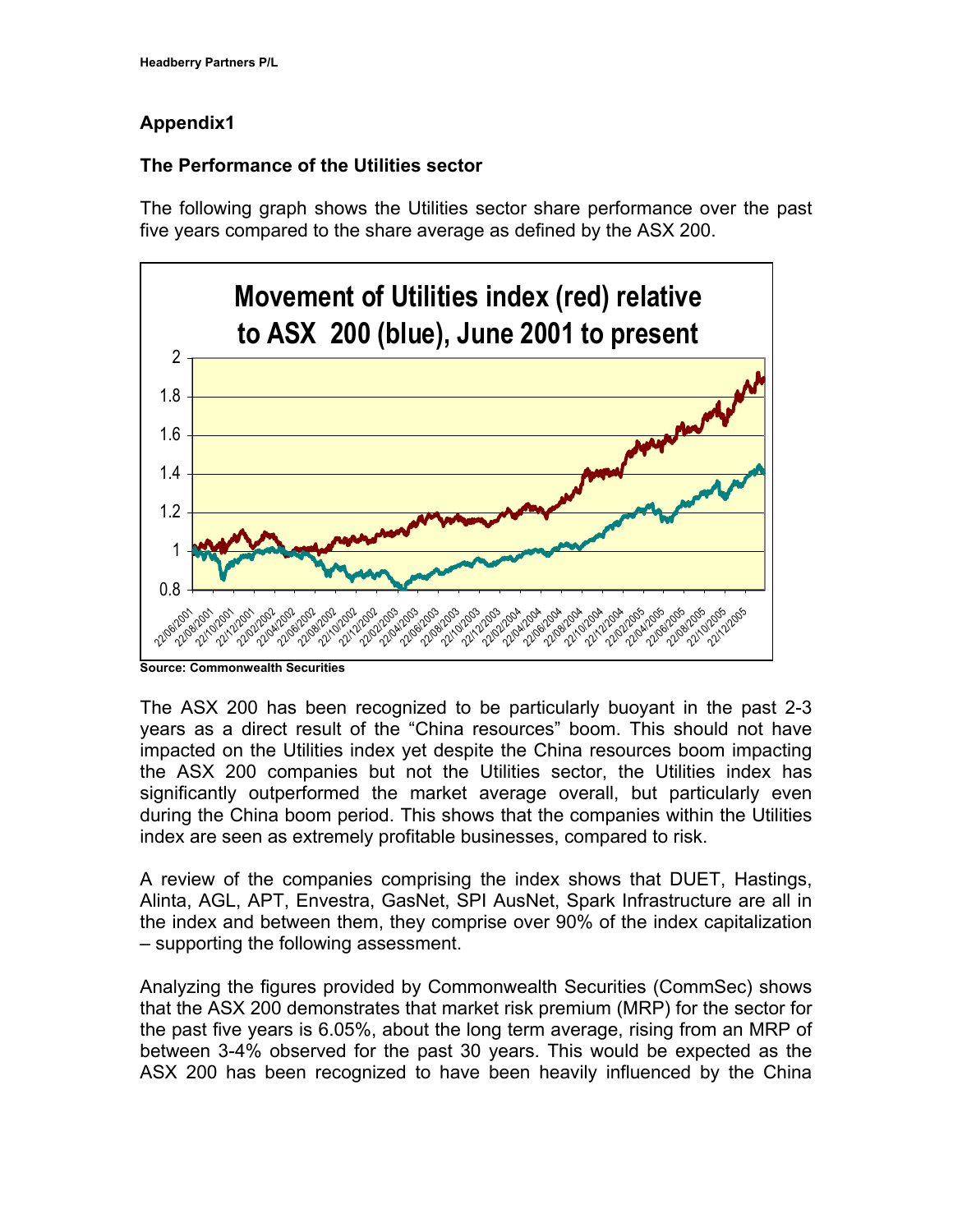resources boom. CommSec has calculated an equity beta for this sector<sup>[4](#page-5-0)</sup> at 1.08, again about the average for the long term market average.

In comparison, analyzing the figures provided by CommSec shows that the Utilities index demonstrates an MRP of 11% for the sector for the past five years. This is despite the fact that regulators have been setting an MRP of 6% in all regulatory decisions made during the same period, as well as for the five years before. CommSec has calculated an equity beta for this sector at 0.31, less than one third of the value used in all regulatory decisions up to late 2004.

<span id="page-5-0"></span> 4 See appendix 2 which provides a listing of equity betas and sector and subsector dividend yields for each market sector. This data was sourced from Commonwealth Securities.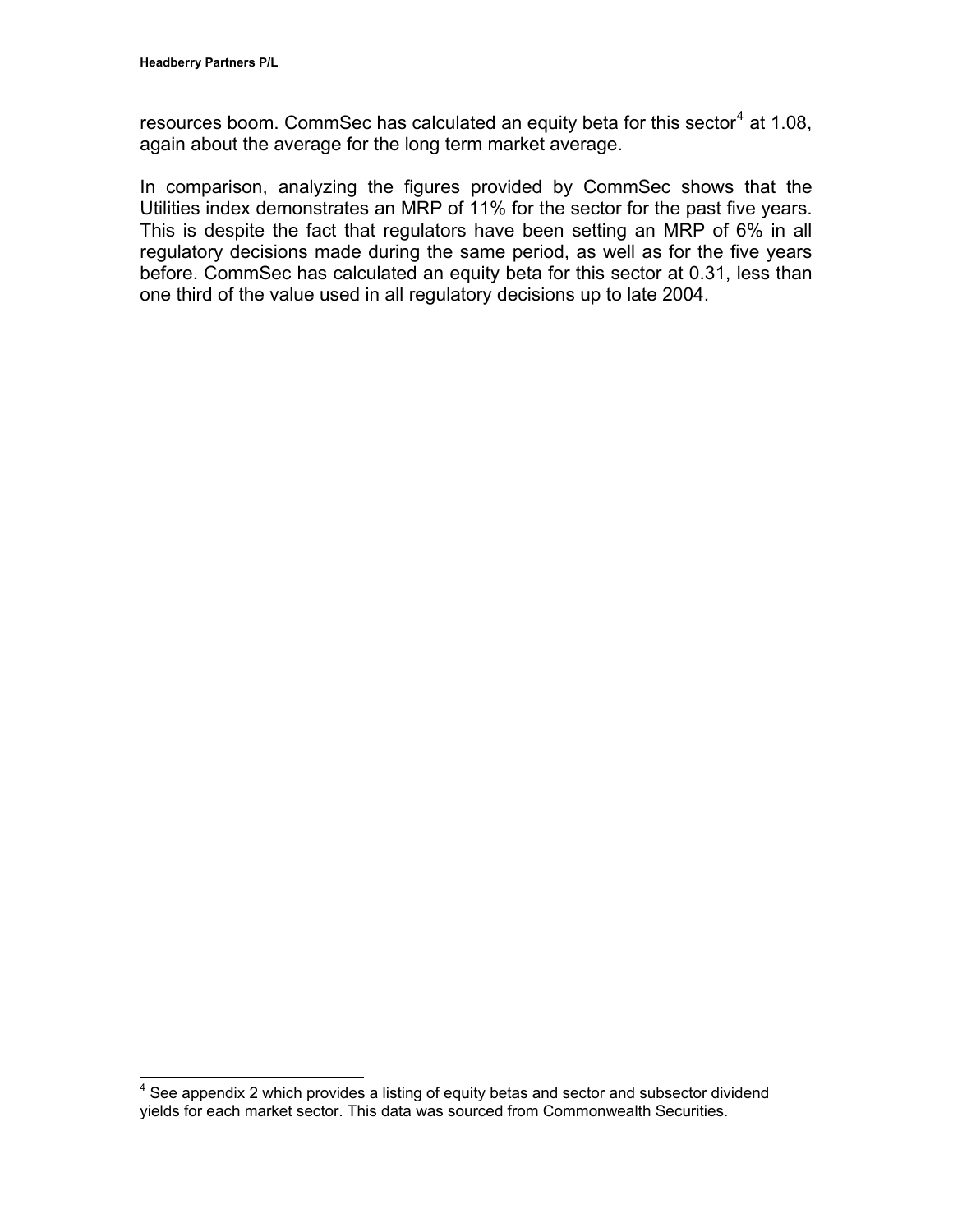## **Appendix 2**

#### **Data sourced from Commonwealth Securities Web site**

| <b>Sector</b>                    | <b>Sub-sector</b>                                      |                                             |                               |                                                      |  |
|----------------------------------|--------------------------------------------------------|---------------------------------------------|-------------------------------|------------------------------------------------------|--|
|                                  |                                                        | <b>ASX</b><br>code of<br>typical<br>company | <b>Beta</b><br><b>27Feb06</b> | <b>Sector</b><br>dividend<br>yield<br><b>27Feb06</b> |  |
| <b>All ordinaries</b>            |                                                        |                                             | 1.08                          | 4.3                                                  |  |
| <b>Consumer</b><br>discretionary |                                                        |                                             |                               |                                                      |  |
|                                  | Automobiles and<br>components                          | <b>OEC</b>                                  | 1.02                          | 6.2                                                  |  |
|                                  | consumer durables and<br>apparel<br>consumer services  | <b>GUD</b><br><b>TAH</b>                    | 1.75<br>0.93                  | 5.3<br>4.3                                           |  |
|                                  | Media<br>Retailing                                     | <b>PBL</b><br><b>HVN</b>                    | 1.51<br>1.18                  | 4.5<br>4.6                                           |  |
| <b>Consumer staples</b>          |                                                        |                                             |                               |                                                      |  |
|                                  | Food and drug retailing<br>Food beverage and tobacco   | <b>WOW</b><br><b>LNN</b>                    | 0.62<br>0.58                  | 3.8<br>4.3                                           |  |
| <b>Energy</b>                    |                                                        |                                             | 0.96                          | $\overline{3}$                                       |  |
|                                  | <b>Energy Equipment and</b><br>services<br>Oil and Gas | <b>HZN</b><br><b>ORG</b>                    |                               |                                                      |  |
| <b>Financials ex property</b>    |                                                        |                                             |                               |                                                      |  |
|                                  | <b>Banks</b><br>Diversified financials -               | <b>CBA</b>                                  | 0.86                          | 4.3                                                  |  |
|                                  | resources<br>Diversified financials -                  | <b>BNB</b>                                  | 1.19                          | 3.5                                                  |  |
|                                  | holdings<br>Insurance                                  | SOL<br><b>AMP</b>                           | 1.19<br>1.58                  | 3.5<br>4.2                                           |  |
| <b>Property Trusts</b>           |                                                        |                                             | 1                             | 6.9                                                  |  |
|                                  | Investment trusts<br>management and                    | <b>WDC</b>                                  | 1                             | 6.9                                                  |  |
|                                  | development                                            | <b>CEQ</b>                                  | 1                             | 6.9                                                  |  |